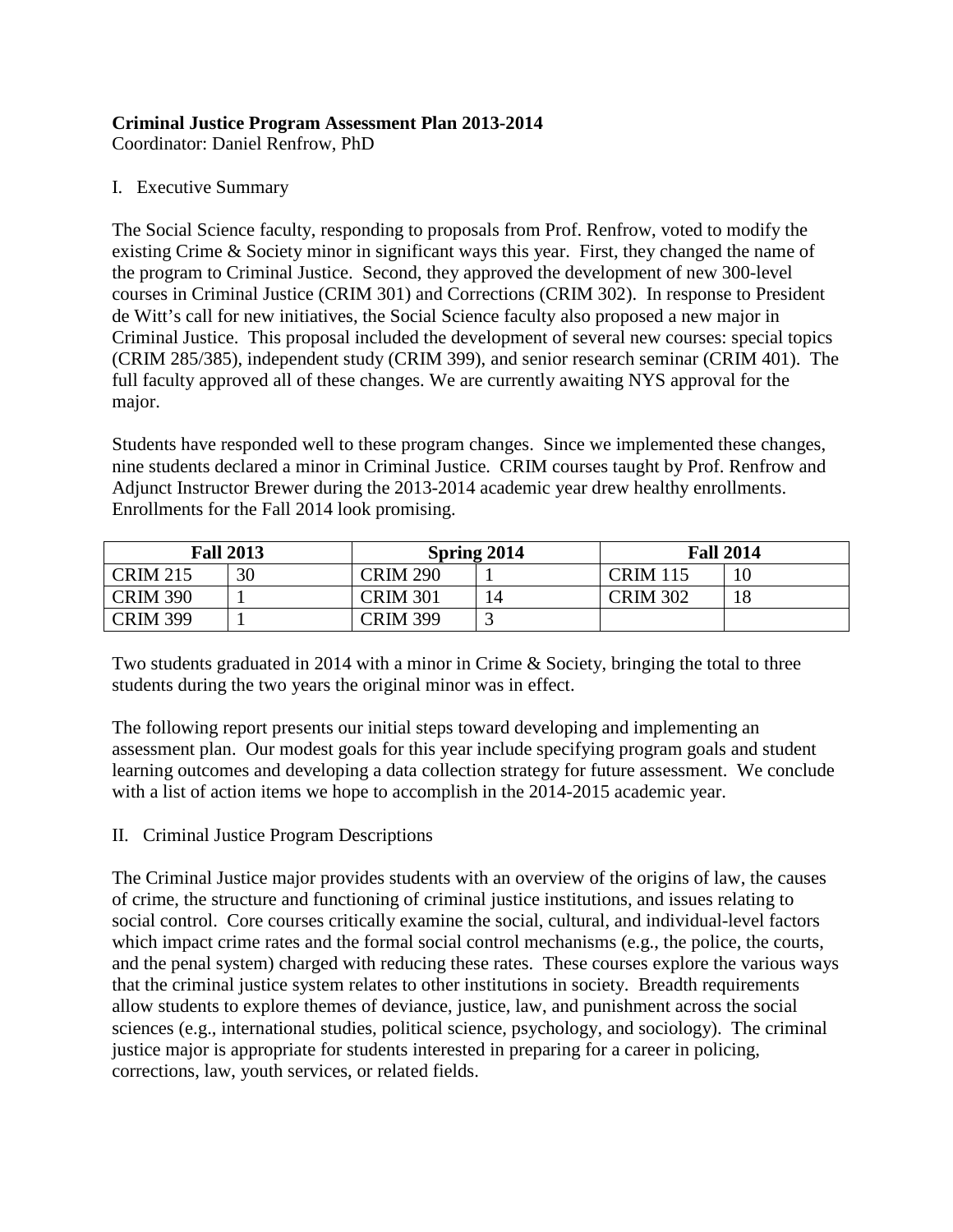This Criminal Justice minor critically examines the social, cultural, and individual-level factors which impact crime rates and the formal social control mechanisms (e.g., the police, the courts, and the penal system) charged with reducing these rates.

#### III. Program Goals

We designed the Criminal Justice program with several broad goals in mind. We aspire to:

- 1. Provide students with knowledge of the historical and philosophical traditions that provide the foundation for the U.S. criminal justice system
- 2. Provide students with knowledge about criminological theories explaining the types and rates of criminal conduct which exist in society
- 3. Provide students with an interdisciplinary approach to the criminal justice system such that they understand how the work of criminal justice institutions intersects with that of other important social institutions.
- 4. Provide students with an understanding of how the criminal justice system operates at local, state, and federal levels
- 5. Provide students with analytical and methodological skills to critically evaluate all parts of the criminal justice system and to extend our knowledge of them.
- 6. Prepare students for future careers in criminal justice and allied fields

#### IV. Student Learning Outcomes

Upon completion of the Criminal Justice program, students should demonstrate proficiency in the following:

- 1. Using a criminological vocabulary for the study of law, criminality, and punishment in written and oral work
- 2. Applying and critically evaluating criminological theories and concepts in written and oral work
- 3. Discussing the social and psychological correlates of various crime and their implications for social control
- 4. Detailing how individuals move through the criminal justice system
- 5. Approaching criminology as a social science by identifying important research questions, effective (yet practical) strategies for answering them, and acknowledging the ways traditional research methods (and assumptions embedded within them) can promote (hinder) social justice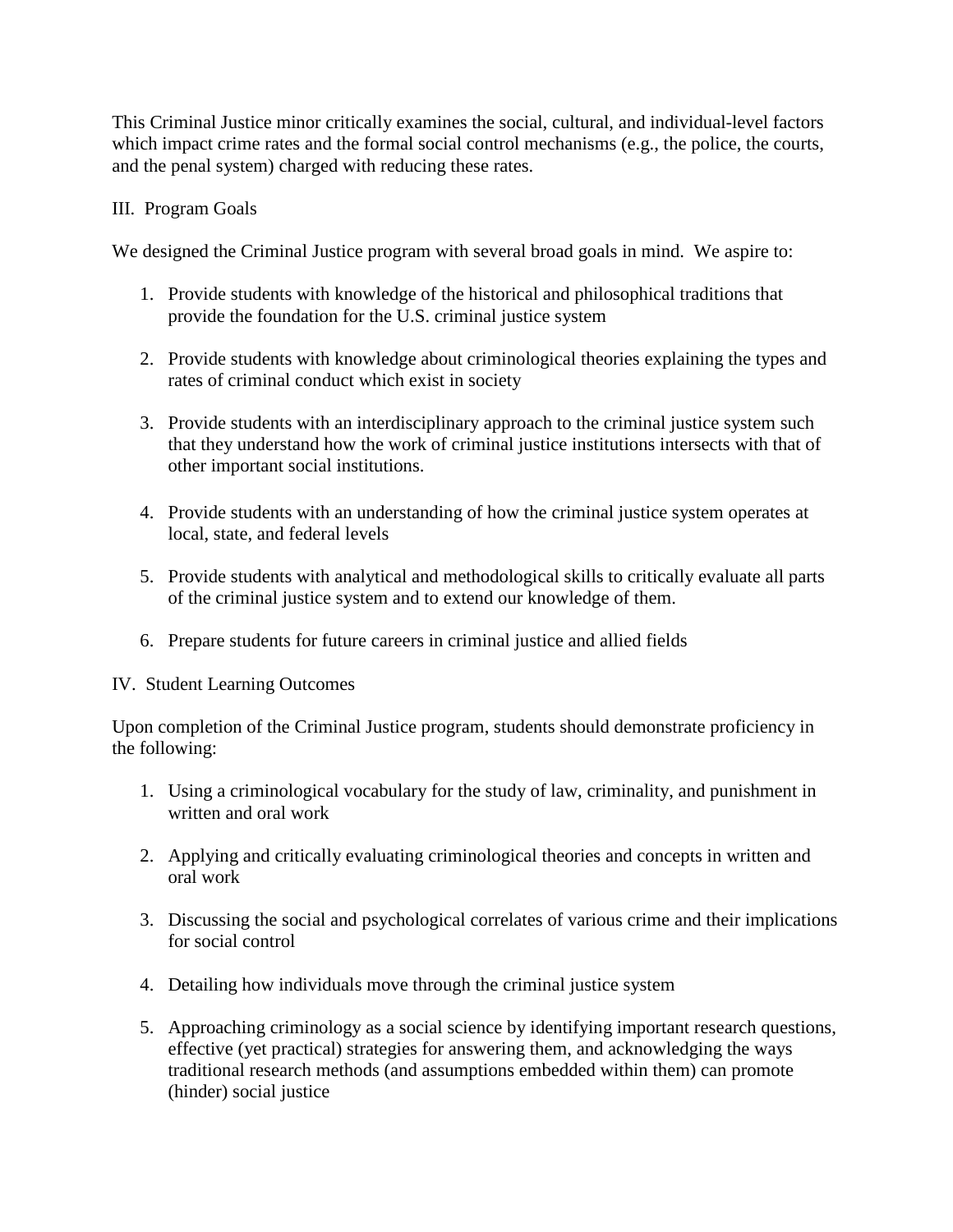- 6. Articulating the ways crime definitions and social control policy reflect and (un)intentionally reproduce inequalities associated with race, class, gender, and other social statuses
- 7. Critically consuming crime data, media reports, and politicians' claims about crime and the (in)effectiveness of social control policies
- 8. Writing and presenting ideas effectively

## V. Evaluating the Program

The Criminal Justice program is in its infancy. Currently we do not have enough data for assessment. As we look to the future, we aim to assess foundational courses (CRIM 115, CRIM 301, CRIM 302, and CRIM 401) individually and the program overall. Our long-term strategy will be to collect syllabi for each course to identify which courses address the program goals and produce the desired student learning outcomes. We expect it may take several semesters before all of these courses (e.g., CRIM 401) have been designed and taught.

Program goals should be met in most courses in the program. Below we identify where we expect program goals to be explicitly met in required courses:

| Course          | <b>PG1</b> | <b>PG 2</b> | <b>PG 3</b> | <b>PG4</b> | <b>PG 5</b> | <b>PG 6</b> |
|-----------------|------------|-------------|-------------|------------|-------------|-------------|
| <b>CRIM 115</b> | X          | X           |             |            | X           | X           |
| <b>CRIM 290</b> |            |             | X           | X          |             | X           |
| <b>CRIM 301</b> | X          | X           | X           | X          |             | X           |
| <b>CRIM 302</b> | X          |             | X           | X          |             | X           |
| <b>CRIM 401</b> | X          | X           |             |            | X           | X           |
| <b>MATH 151</b> |            |             |             |            | X           |             |
| <b>PSY 235</b>  |            |             | X           |            |             |             |
| <b>SOC 294</b>  |            |             |             |            | X           |             |
| <b>Breadth</b>  |            |             | X           |            |             | X           |
| Requirement     |            |             |             |            |             |             |
| (e.g., PSY)     |            |             |             |            |             |             |
| 235, POL        |            |             |             |            |             |             |
| 155)            |            |             |             |            |             |             |

As the Criminal Justice program acquires majors, we will utilize portfolios (in lieu of comprehensive examinations), senior theses, exit interviews, and 5-year follow up interviews to assess the program. We expect the portfolios will include seminar papers, a resume and cover letter, and internship reflections. These documents will permit us to identify when and where program goals are successfully met and where there is room for improvement. The thesis will